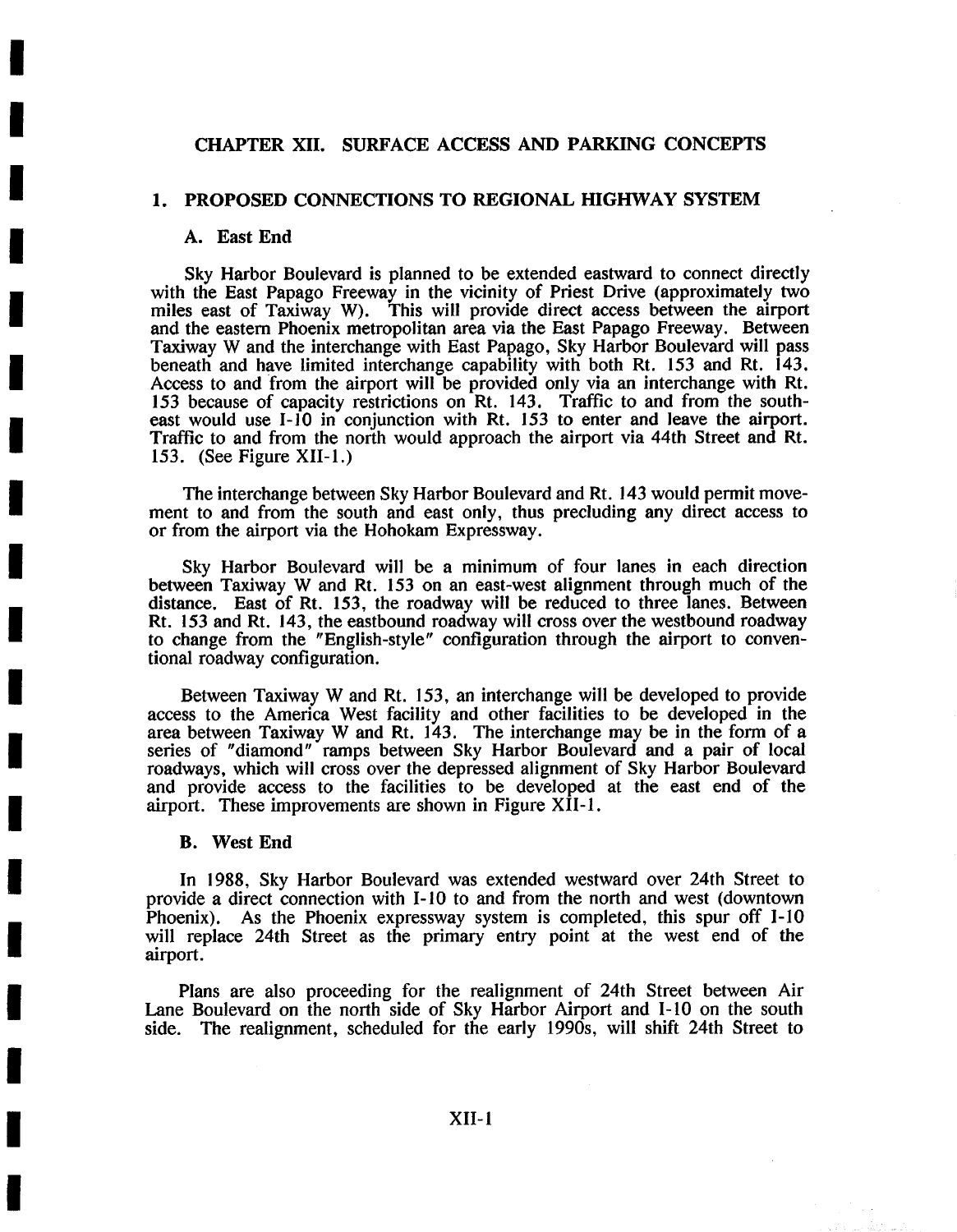the west to the approximate alignment of 22nd Street opposite the west end of the airport to provide for expansion of the airport facilities between the runways as well as to permit the potential for lengthening the north runway. This, together with improvements to the interchange between I-10 and Buckeye Road, will shift traffic off 24th Street. As a result, the I-10 spur will Road, will shift traffic off 24th Street. eventually accommodate nearly 60 percent of all traffic entering Sky Harbor at the west end, while the remaining 40 percent will use Buckeye Road and 1-10 to and from the south and southwest. Roadway improvements at the west end of the airport are shown in Figures XII-2 and XII-3.

**I** 

**I** 

**I** 

**i** 

**I** 

**i** 

**!** 

**I** 

**I** 

**I** 

**I** 

**I** 

I

**i** 

**I** 

**I** 

**I** 

**I** 

**I** 

To provide for complete movement between the two major approach routes at the west end (the I-10 Spur and Buckeye Road) and the terminal area, cargo area and general aviation complex, a series of roadway/ramp improvements must be made in this area. Since the primary movement will be to and from the terminal, the emphasis is in providing a smooth and direct connection between Buckeye Road and Sky Harbor Boulevard. With the elimination of 24th Street on its present alignment, the connection can be made by transiting the eastbound lanes of Buckeye Road onto the existing "ramp" from 24th Street onto Sky Harbor Boulevard and using the existing single-lane westbound exit roadway currently providing access onto 24th Street northbound to turn to the south and pass beneath the 1-10 Spur to form westbound Buckeye Road. (See Figures XII-2 and XII-3). Buckeye Road east of existing 24th Street, would serve as a local access road to the cargo complex, hotel and other facilities to be developed in this general area. Roadway connections between Sky Harbor Boulevard, carrying both I- 10 and Buckeye Road traffic, and the cargo access and the general aviation access roads would permit traffic from either direction to access these facilities.

Since Terminal 2 will remain in use until approximately the year 2000, the west end access/roadway network must retain some of the existing roadway recently constructed west of the hotel site (see Figure XII-2). With the elimination of Terminal 2, the road network can be simplified as shown in Figure XII-3.

## 2. PROPOSED IMPROVEMENTS TO INTERIOR ROADWAYS

### A. Sky **Harbor Boulevard**

Improvements to Sky Harbor Boulevard between 24th Street and Taxiway X will be required to adequately handle the projected traffic and respond to changes in the terminal complex. In addition to the improvements to provide adequate In addition to the improvements to provide adequate access at the west end, other improvements are:

1. Taxiway Z Underpass. Taxiway Z is proposed to be constructed just east of the hotel to assist in cross-field movements following the closing and demolition of Terminal I. This will necessitate depressing Sky Harbor Boulevard from just east of the Executive Terminal to just west of Terminal 2. To accommodate this, Sky Harbor Boulevard will have to be realigned and the employee parking lots in this area will be eliminated.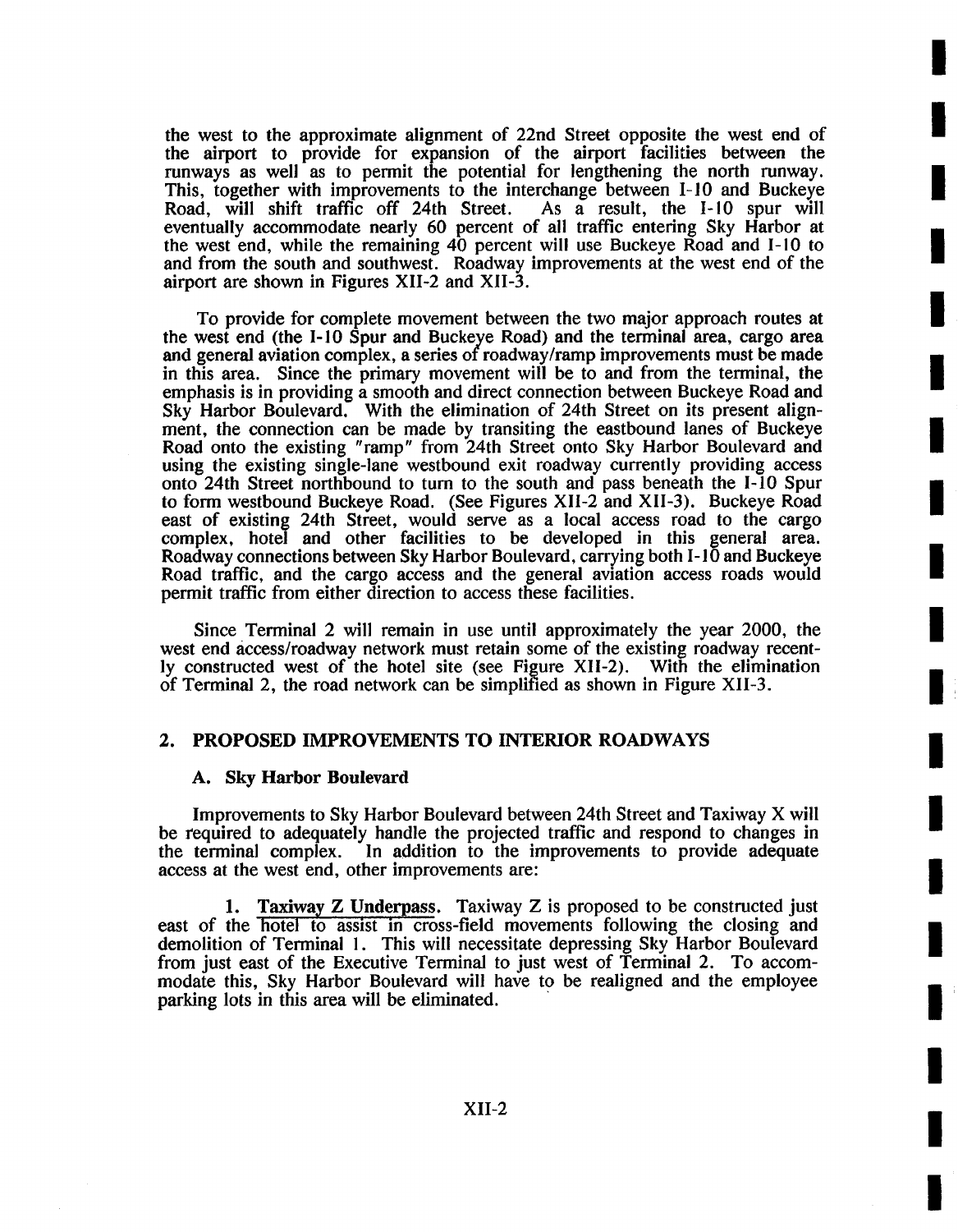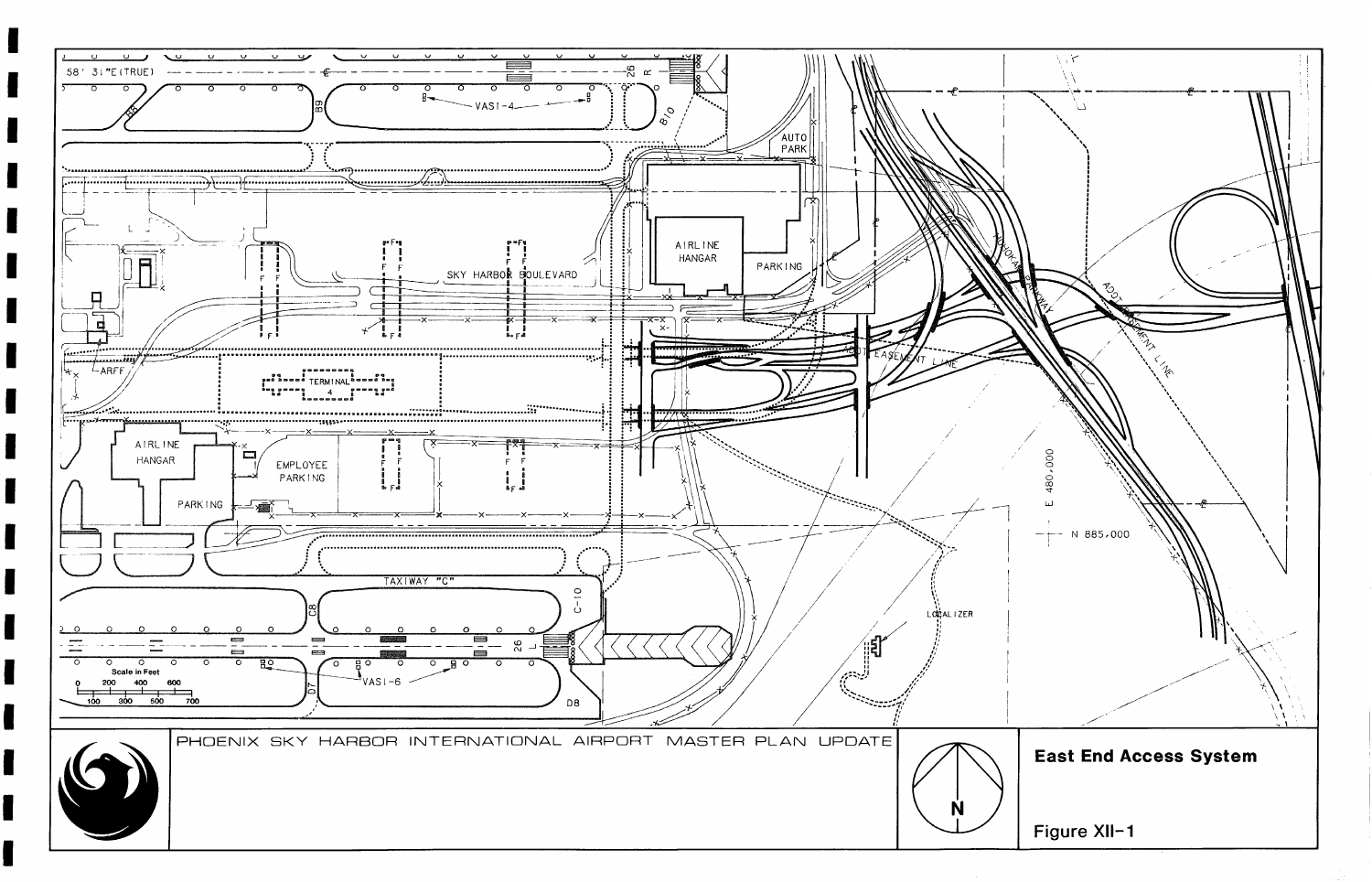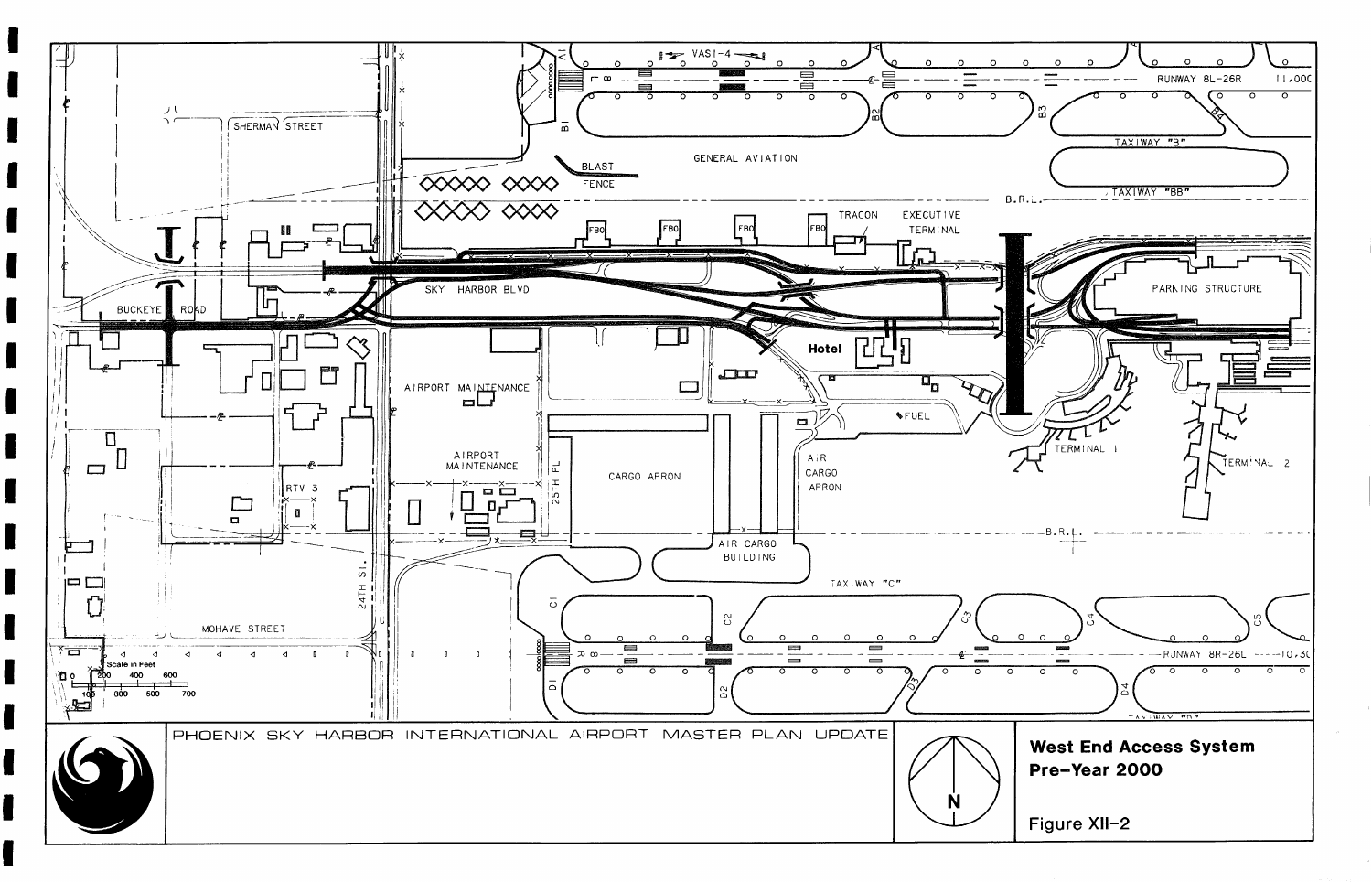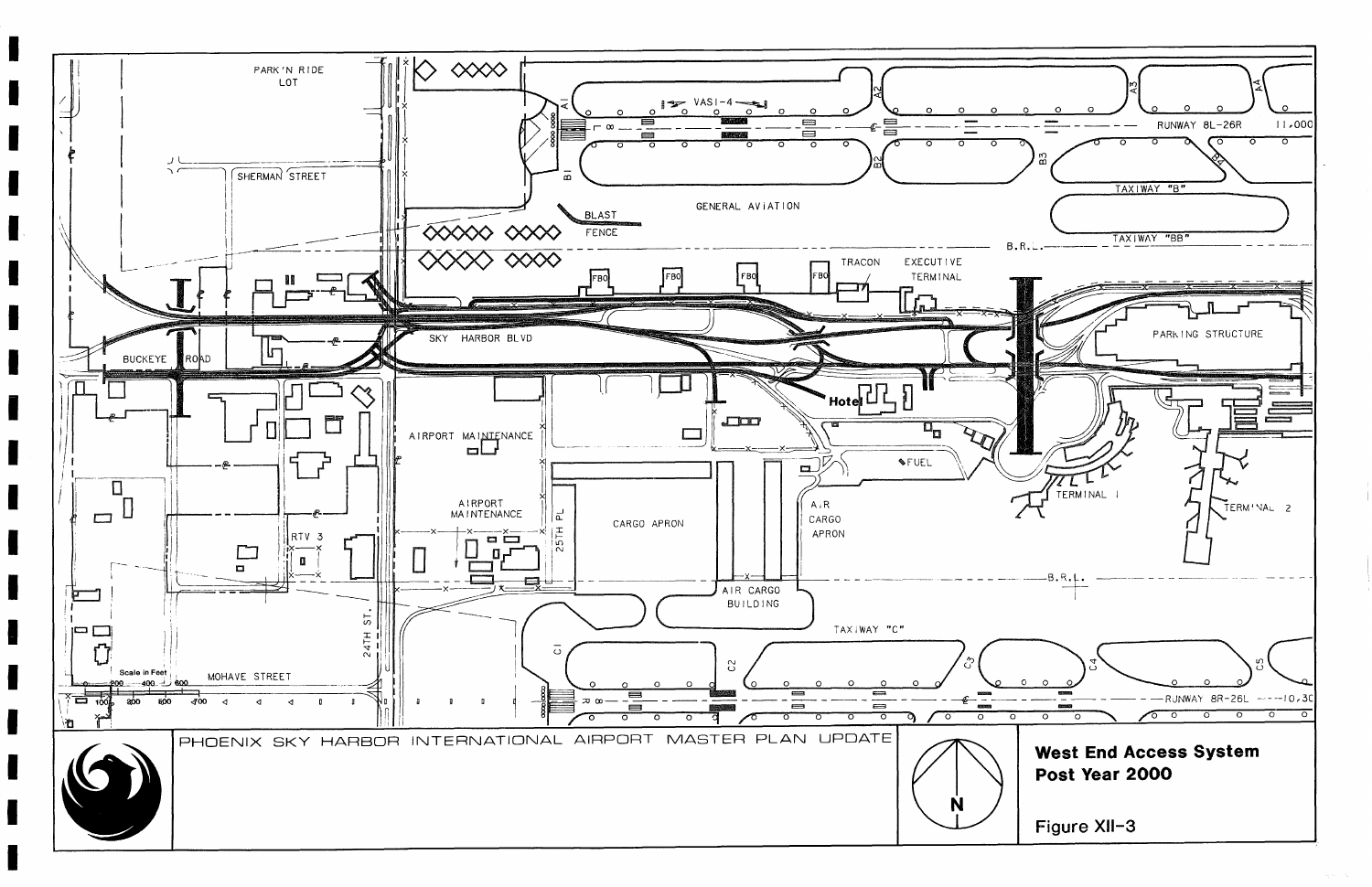Because Terminal 2 will remain in use for some period of time after Taxiway Z is constructed, the southern-most underpass, which would be built to accommodate ultimately four lanes westbound, should be initially operated with two lanes westbound and one (wide) lane eastbound separated by a "jersey barrier". This will provide simple and direct access to Terminal 2 from the west, using much of the roadway in the existing general configuration (refer to Figure XII-2).

2. Sky Harbor Boulevard Widening. Provision should be made to widen Sky Harbor Boulevard to three lanes in each direction between the ramps at Buckeye and 24th Street and Terminal 3. Between the west end of Terminal 3 and Taxiways X and Y, Sky Harbor Boulevard may have to be widened to four,lanes if use is made of the outer curb at Terminal 3. This would be necessary to preserve the capacity of three lanes for through traffic.

3. Alignment. Once Terminal 2 is removed from service, the alignment of Sky Harbor Boulevard can be modified in accordance with need. Options include:

- a) Retain present alignment (permits parking structure to remain);
- b) Extend alignment (depressed) from Taxiway Z eastward to Terminal 3 (requires removal of parking structure); and
- c) Extend alignment (depressed) from Terminal 3 westward to Taxiway Z (requires removal of parking structure).

Since the parking structure at Terminal 2 contains over 2,000 spaces and will have an economic life beyond the year 2000, it is recommended that the parking structure remain in its current location and that eastbound Sky Harbor Boulevard traffic passes to the north and westbound Sky Harbor Boulevard traffic<br>be relocated to pass to the south of the structure (see Figure XII-4). It is be relocated to pass to the south of the structure (see Figure XII-4). also recommended that to save costs and permit the greatest flexibility for the future, Sky Harbor Boulevard remain "on grade" between Taxiway Z and Terminal 3.<br>Because of the distance between these two points, the roadway would not have a noticeable "roller coaster" profile despite the changes in vertical alignment.

### **B. Other Public Roads**

**I** 

**I** 

**I** 

**I** 

**!** 

**I** 

**I** 

**I** 

**I** 

**I** 

**I** 

**i** 

**I** 

**I** 

**I** 

**I** 

**I** 

**!** 

The recommended changes at the west end of the airport to facilitate movements from Buckeye Road east of 22nd Street to Sky Harbor Boulevard to access the terminals and much of the parking will require changes to some of the secondary public roads. In general, this includes down-grading Buckeye Road from 24th Street (existing) to the hotel site, providing local access and allowing two-way movement through a combination of roadways and parking lot drive aisles within the general aviation area just west of Taxiway Z.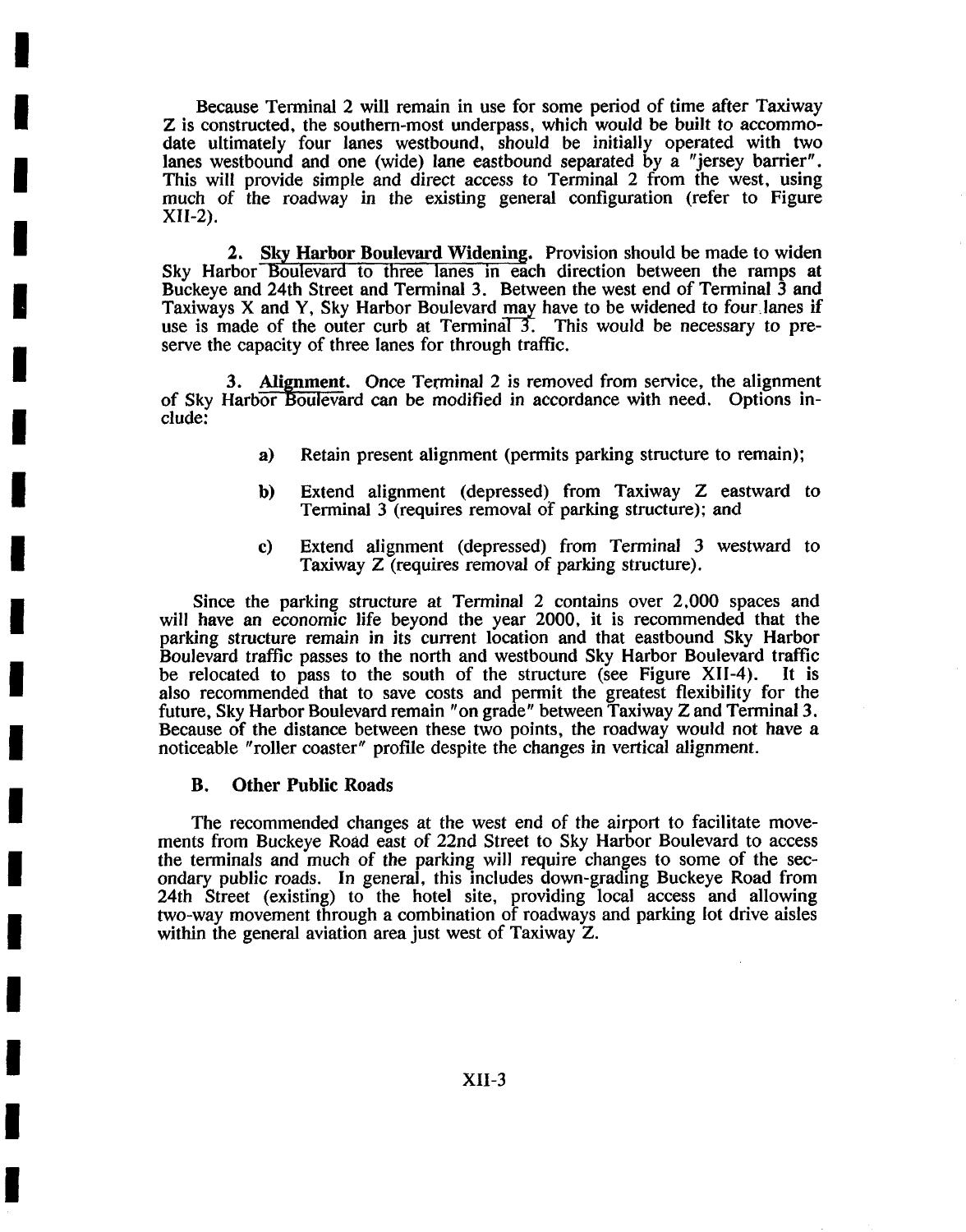# 3. PROPOSED PARKING IMPROVEMENTS

### **A. Terminal Parking**

The overall projected parking requirements of 16,500 spaces by the year 2007 assumes that demand is met in an optimal manner for on-airport parking. portion of the air traveling public will always prefer to park off-airport in an effort to avoid airport congestion, avoid the possibility of on-airport parking being full, save money (if the rates are cheaper), or take advantage of "more personal service" (as is promised by some off-airport operations). Generally, the on-airport parking spaces are proportionally distributed between spaces close to the terminal, which are priced to satisfy those who park short-term, and remote lots, which are priced to attract the longer term parkers. Since the parking to be developed in the terminal area is entirely structured parking with limited expansion capabilities, the terminal area parking cannot be expanded annually/incrementally to satisfy a specific type of demand in the manner that surface lots can easily and inexpensively be expanded. Instead, parking rates surface lots can easily and inexpensively be expanded. must be adjusted periodically upward. Thus, the short term parker may always be accommodated within the terminal area, while the volume of longer term parkers which can be accommodated within the terminal area is diminished through financial incentives to use the remote lots.

**!** 

**I** 

**i** 

**!** 

**I** 

**I** 

**I** 

**I** 

**I** 

**I** 

**I** 

**I** 

**I** 

**I** 

**I** 

**I** 

**I** 

**I** 

Recognizing the existing conditions at Terminal 3 and the parking expansion capabilities at Terminal 4, it is recommended that 4,200 spaces (5 levels-basic garages) to 6,000 spaces be constructed at Terminal 4 depending on whether this third concourse is build on T-3 or not. By providing this amount of parking under these two cases, all who park less than a few hours can be accommodated as well as many who park up to 24 hours. By providing the specific quantities cited above, parking rates at the two terminals would be nearly identical, providing the passenger with a nearly equivalent "level of service" in each terminal.

### B. Remote Parking

Remote surface parking lots must be developed to serve the longer term parkers. To avoid requiring air travelers to drive through the airport to reach the remote parking, one lot should be located at each end of the airport and sized in accordance with the percentage of traffic using that entrance. In general, it is anticipated that the 50-50 split between the east and west entrance will continue. Therefore, an ultimate of between 4,100 and 5,000 surface parking spaces should be developed at each end of the airport.

At the east entrance, the parking lot should be located in the area between Taxiway W and Rt. 153 south of Sky Harbor Boulevard. To provide remote parking for those approaching from the west, it is recommended that the structure lo-<br>cated at Terminal 2 remain in use after Terminal 2 is closed. This 2.200cated at Terminal 2 remain in use after Terminal 2 is closed. space facility together with the 3,000 space lot presently being constructed west of existing 24th Street opposite Runway 8L will be adequate to meet the need for "remote" parking for traffic approaching from the west.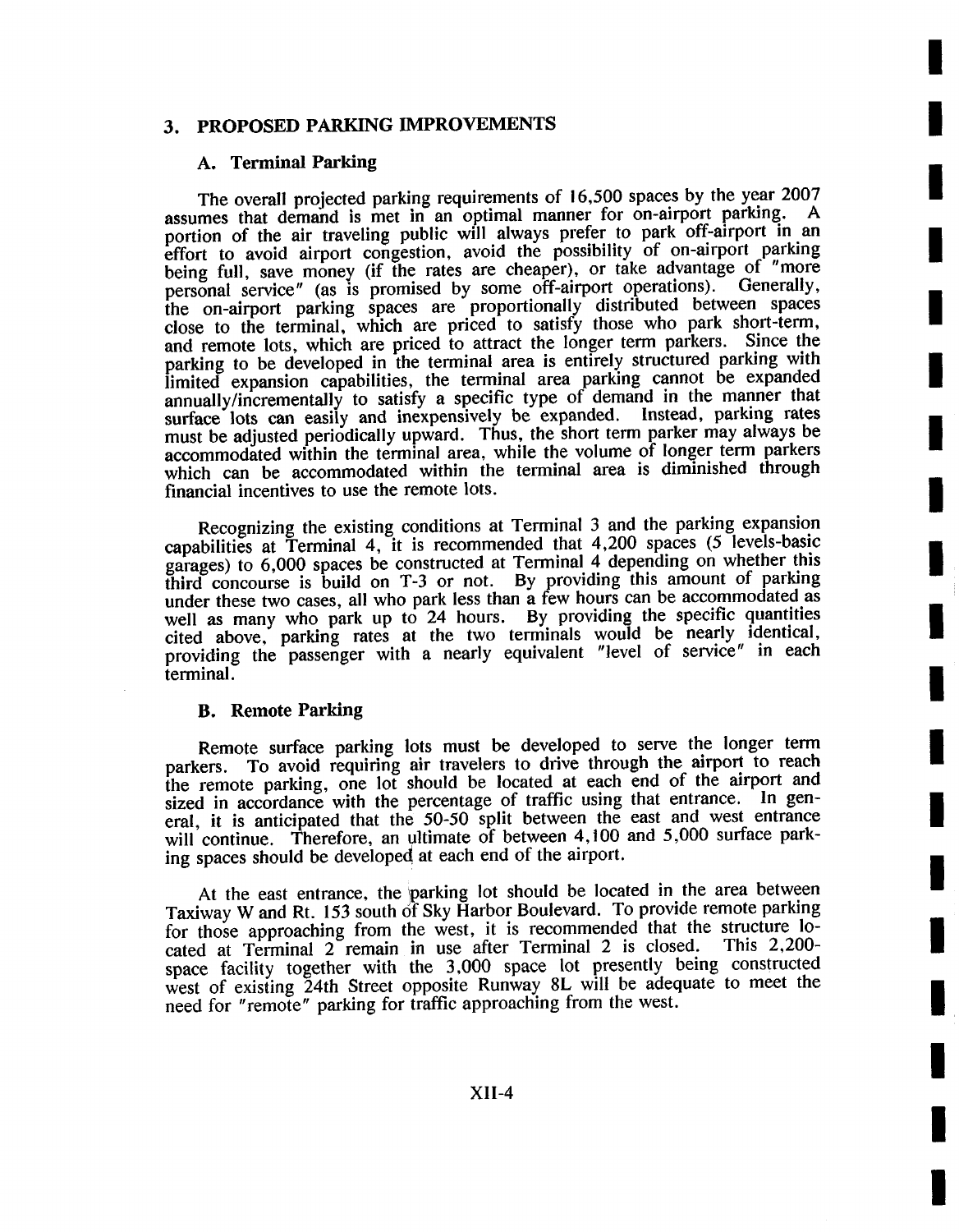